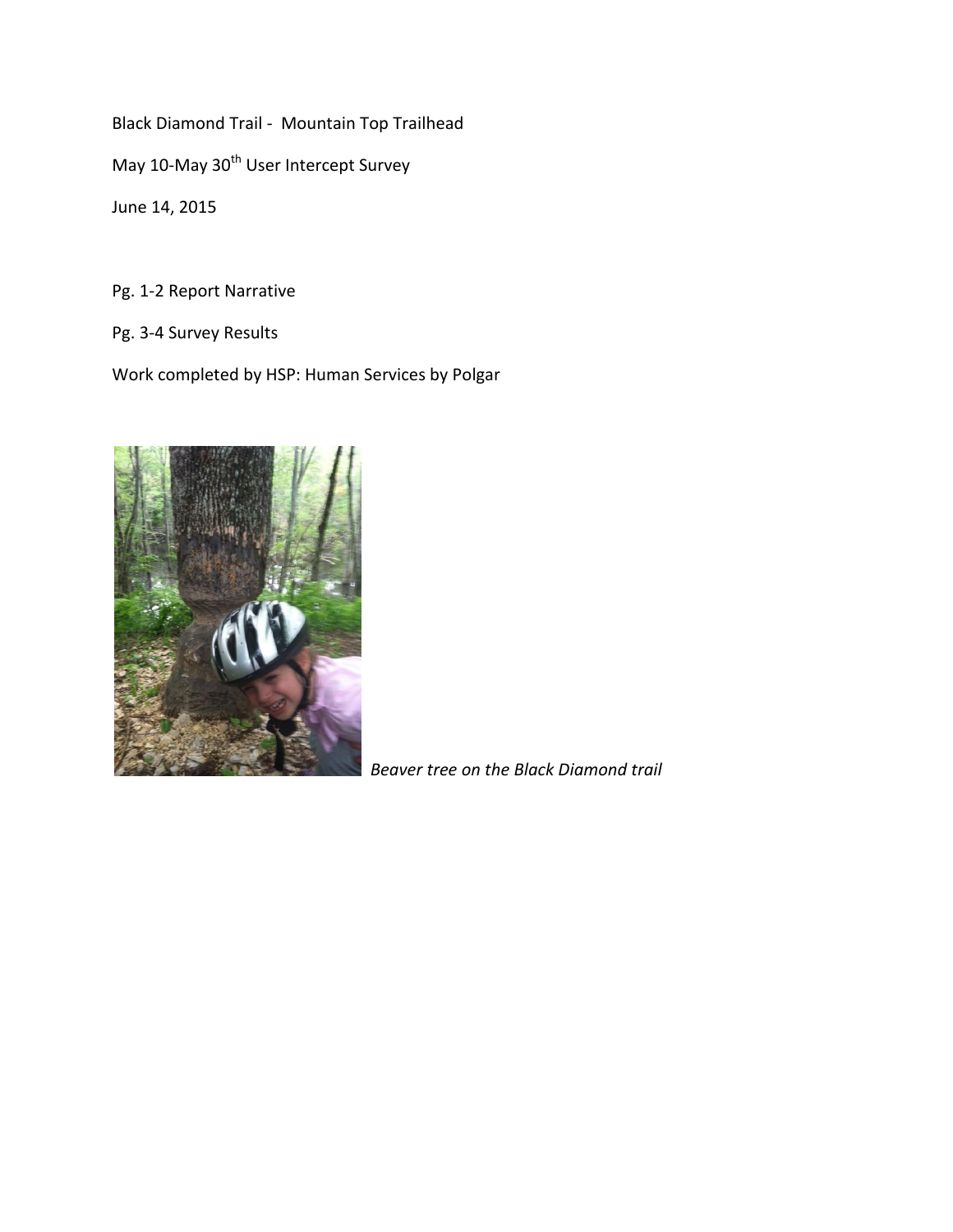## Narrative: Results of D&L Trail Survey of Black Diamond segment users

## May 2015 by Michael Polgar, and Joshua Miller

Our research team developed, distributed, and collected survey data on the Black Diamond segment of the D&L Trail. We adapted and printed a 30-item, 2-page questionnaire that was previously used in surveying other parts of the Trail (from a 2012 RTC report). Some of us worked as volunteers with community organizations and with help from Penn State University's nearby Hazleton PA campus.

We distributed the surveys at the northern-most trail head that offers access to the D&L Trail. This trail head allows use of the Mountain-Top-to-White Haven segment, along Route 437 (Woodlawn Ave). Between May 10 and May 30, windshield and personal survey distribution were combined with a distribution/collection box attached to an information kiosk in the parking area. This project was completed in partnership with the Leigh Valley Greenways Conversation Landscape. Funding was provided in part by a grant from the Pennsylvania Department of Conversation and Natural Resources, Bureau of Recreation and Conservation, Environmental Stewardship Fund, administered by Delaware & Lehigh National Heritage Corridor, Inc.

Summary of data from 51 voluntary respondents find that some people use this trail segment frequently while others use it less frequently (Figure 1, below). People of all age groups used the trail during May of 2015 (Figure 2). A majority of user respondents (88%) didn't have any children under the age of 15 on their use of the trail. A majority of trail users (65%) were male. The *primary activities* performed on the trail were biking (52%) and walking/hiking (25%). Most of trail users (86%) spent at least an hour or more on their visit. The modal zip code for responding trail users (38%) were from the 18707 zip code (Mountain Top, PA), but users responding to the survey came from 22 different zip codes in Pennsylvania.

The trail itself had an influence on the type or frequency of activity for the majority (80%) of the trail users. The main uses of the trail were either for recreation (44%) or health and exercise (42%). During their visit to the trail, some users watched birds (33%), watched wildlife (38%), and studied wildflowers (18%). The majority (94%) of the trail users used an automobile to get to the trail.

The two mains sources of how trail users found out about the trail were through word of mouth (47%) and newspaper (20%). The trail has influenced trail users' purchases of items for bikes (24%), bike supplies (17%) auto accessories (11%), footwear (14%), clothing (11%), and nothing (23%). The trail user respondents spent an average of \$372 on trail-related items in the past year. Trail users purchased these "hard goods" at a locally-owned store (50%), online national retail (14%), or online specialty (14%). In conjunction with the trail user's most recent trip of the trail, they purchased beverages (39%), candy/snack foods (14%), sandwiches (8%), ice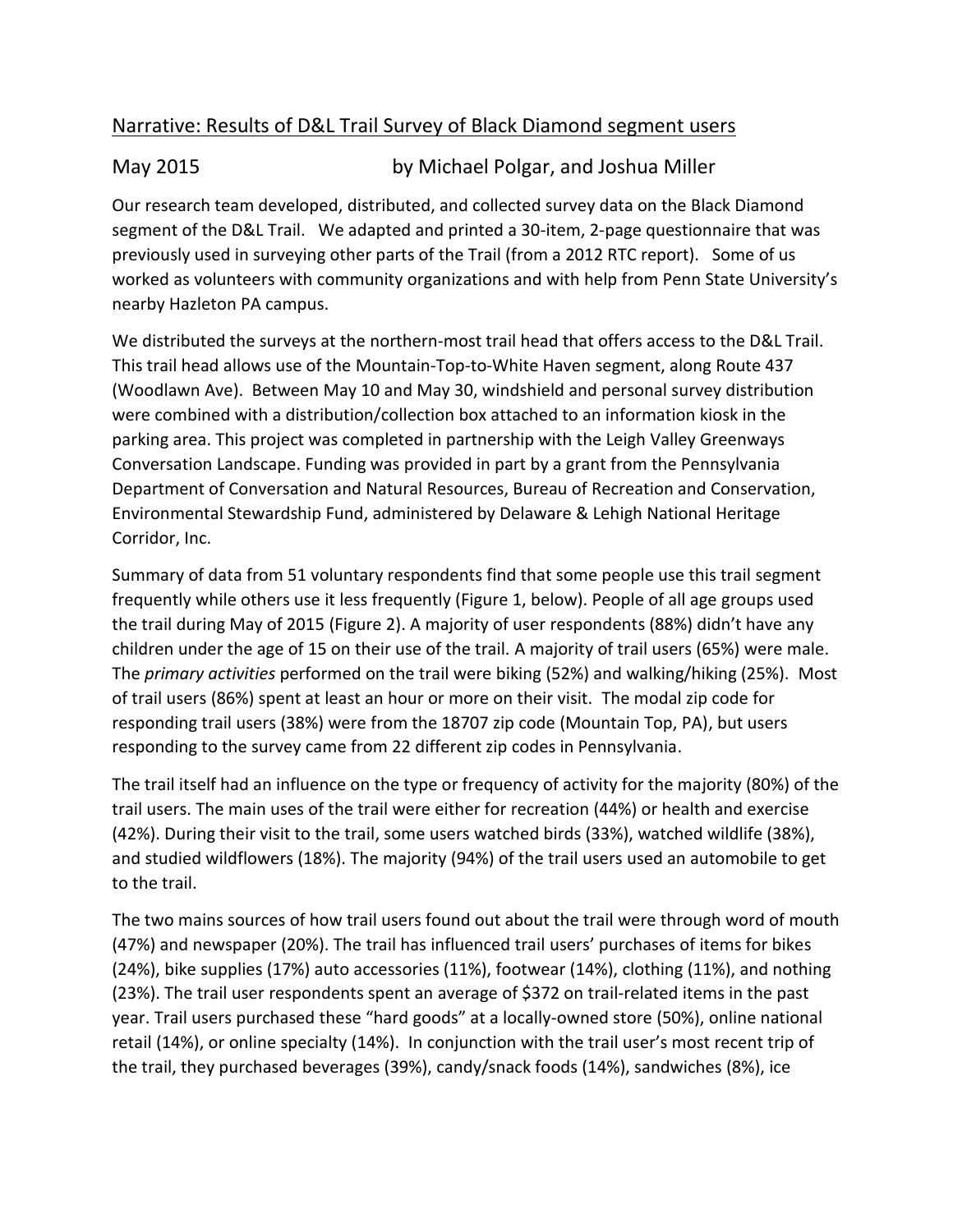cream (24%), meals at a restaurant along the trail (29%), bike rentals (29%), other items (4%). A small percentage (4%) did not make any related purchases.



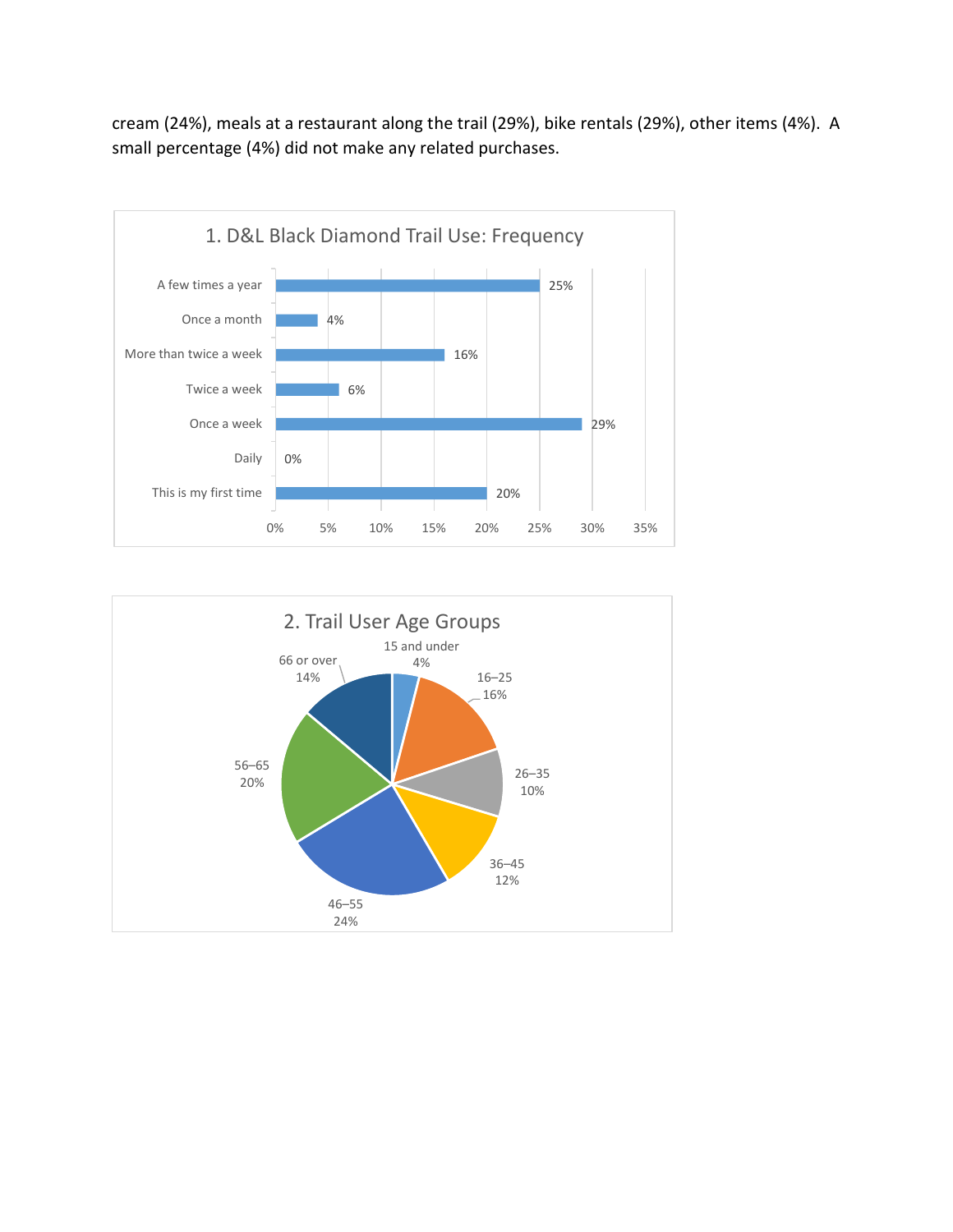Please complete and return this survey on the Black Diamond Trail segment of the D&L trail. You may place it in a designated 'survey return' box or mail it to the address below.

These descriptive statistics are based on 51 responses from May, 2015. Thank you!

1. What is your ZIP code? \_\_\_\_\_\_[see Table 1]\*tba?

2. How often do you use the trail, on average?

| 20% | This is my first time  |
|-----|------------------------|
| 0%  | Daily                  |
| 29% | Once a week            |
| 6%  | Twice a week           |
| 16% | More than twice a week |
| 4%  | Once a month           |
| 25% | A few times a year     |

## 3. Age group

| 4%  | 15 and under |
|-----|--------------|
| 16% | $16 - 25$    |
| 10% | $26 - 35$    |
| 12% | $36 - 45$    |
| 25% | $46 - 55$    |
| 20% | $56 - 65$    |
| 14% | 66 or over   |

4. Were any children 15 years of age or younger with you on the trail today?

| $\lambda$ | ٣N |
|-----------|----|
|           |    |

5. What is your gender?

| ∧ale   |
|--------|
| Female |

6. What is your *primary* activity on the trail?

| 25% | Walking/hiking     |
|-----|--------------------|
| 52% | <b>Biking</b>      |
| 9%  | Jogging/running    |
| 0%  | Horseback riding   |
| 3%  | Skiing/snowshoeing |
| 2%  | Fishing            |
| 9%  | Dog walking        |

7. Has the trail had an influence on the type or frequency of activity you participate in?

8. How much time do you generally spend on the trail during each visit?

| $0\%$           | Less than 30 minutes |  |
|-----------------|----------------------|--|
| 14 <sub>%</sub> | 30 minutes to 1 hour |  |
|                 | 1 to 2 hours         |  |
|                 | More than 2 hours    |  |

9. Would you consider your main use of the trail to be for…

| 44% | Recreation          |
|-----|---------------------|
| 42% | Health and exercise |
| 4%  | Training            |
| 1%  | Commuting           |
| 1%  | Walking to school   |
| 4%  | Fishing             |
| 0%  | Boating             |
| 3%  | Other               |

10. During your visit to the trail did you...

| 0%  | Fish                  |
|-----|-----------------------|
| 0%  | Go boating            |
| 33% | Watch birds           |
| 38% | Watch wildlife        |
| 18% | Study wildflowers     |
| 4%  | Geocache              |
| 4%  | Visit a historic site |
| 2%  | Shop                  |
| 2%  | Attend an event       |

11. How did you get to the trail?

| 2%<br>Walk            |  |
|-----------------------|--|
|                       |  |
| 4%<br>Bicycle         |  |
| 94%<br>Automobile     |  |
| $0\%$<br>Mass transit |  |

12. How did you find out about the trail?

47% Word of mouth

| 9%  | Roadside signage        |
|-----|-------------------------|
| 7%  | Driving past            |
| 20% | Newspaper               |
| 0%  | Bike shop               |
| 0%  | Tourist bureau          |
| 11% | D & L brochure          |
| 2%  | www.explorePAtrails.com |
| 4%  | www.Traillink.com       |
| 0%  | Other                   |
|     |                         |

13. Has your use of the trail influenced your purchase of…

| 24% | <b>Bike</b>      |
|-----|------------------|
| 17% | Bike supplies    |
| 11% | Auto accessories |
| 14% | Footwear         |
| 11% | Clothing         |
| 23% | Nothing          |

14. Approximately how much did you spend on the items above in the past year?

## \$ 372 expense (average)

15. Where do you typically purchase most of your trail-related "hard goods"?

| 14% | Local national chain   |
|-----|------------------------|
| 5%  | Local regional chain   |
| 50% | Locally-owned store    |
| 14% | Online national retail |
| 3%  | Online regional retail |
| 14% | Online specialty       |